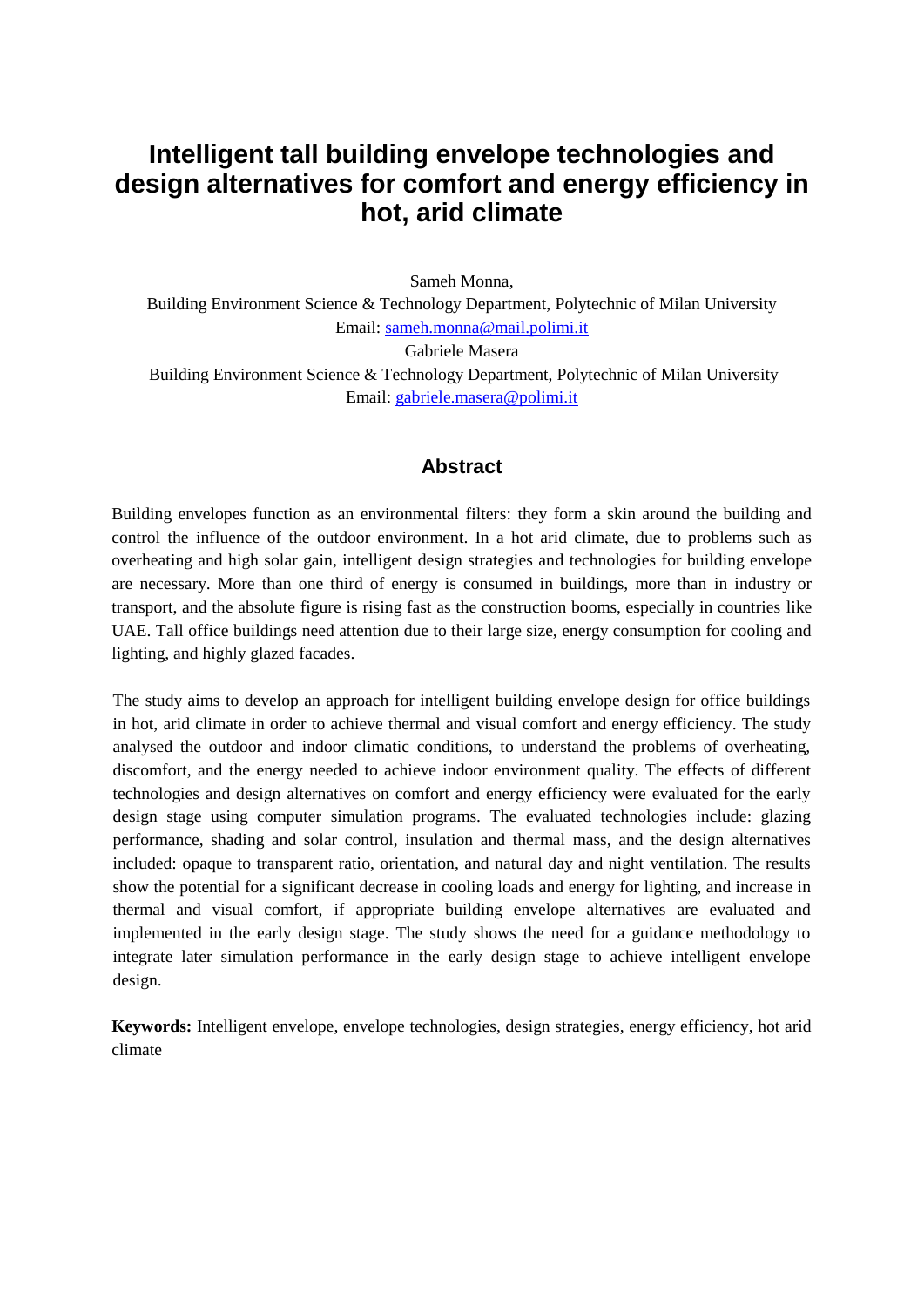## **1. Introduction**

#### **1.1 Intelligent building envelope**

Intelligent building envelope (also called advanced envelope, high performance envelope, innovative envelope, smart envelope, or responsive envelope) can be defined by its ability to adapt to a variable environment. Intelligence may be related to the responsive performance of the building envelope. According to Wigginton & Harris (2002) an intelligent building envelope may be defined as "a responsive and active controller of the interchanges occurring between the external and internal environment, with the ability to provide optimum comfort" (p. 27). Wong et al. (2008) suggested that intelligent envelopes need to respond to the change and to meet the requirement of the users. According to Compagno (2002) "an 'intelligent' facade is not characterized primarily by how much it is driven by technology, but instead by the interaction between the facade, the building's services and the environment" (cover). Building facades are of great importance since they function as an environmental filter: they form a skin around the building and control the influence of the outdoor environment. According to Hass and Amato (2006) they are responsible for around one third the building energy bills. Tall office buildings are getting predominant in the Middle East and attention should be paid to designing them, and especially their façades, in ecologically responsive way. All over the world the skylines are dominated by tall, glazed office buildings, but it is surprising that there is one single building form reputed appropriate for such different climates and cultures. According to Ochoa and Capeluto (2008) intelligent façade solutions in the hot arid climate have been barely studied compared with the growing knowledge for those in cold climate.

The climatic conditions in a hot, arid climate, characterized by high temperature and low humidity, make the use of passive façade solutions alone not enough to achieve comfort, especially when highly glazed façades are used: these require an early evaluation of their performances. Although there are many building performance simulation tools available, stated by Augenbroe et al. (2004), Crawley et al. (2008) and Hensen (2007), the simulation activity in the building design process is limited and mostly restricted to its final stages. Moreover, most simulations software used by the consultant and façade engineers - usually in the late phase of design - when the geometric characteristic of the building are fixed. In this stage, the ability to utilize the passive design alternatives may be restricted and mechanical conditioning systems are thus needed to maintain the occupancy comfort. However, the decisions made in the early design stage have the largest impact on comfort and energy performance, as highlighted by Ochoa and Capeluto (2008). For this reason, a guidance approach for the evaluation of the envelope solutions during the early phase of design process is necessary to put the tool in the hands of architects, so they can make informed decisions over the best envelope alternatives and take part in the optimization of building performance.

Although models have been proposed for the early design stage, they are used to evaluate finished alternatives and they are not suitable as a practical design guide, and none of them follows the logic of the architectural design process. According to Ochoa and Capeluto (2009) the decisions in this phase are based on general ideas and cannot be evaluated with tools to give exact results. There is a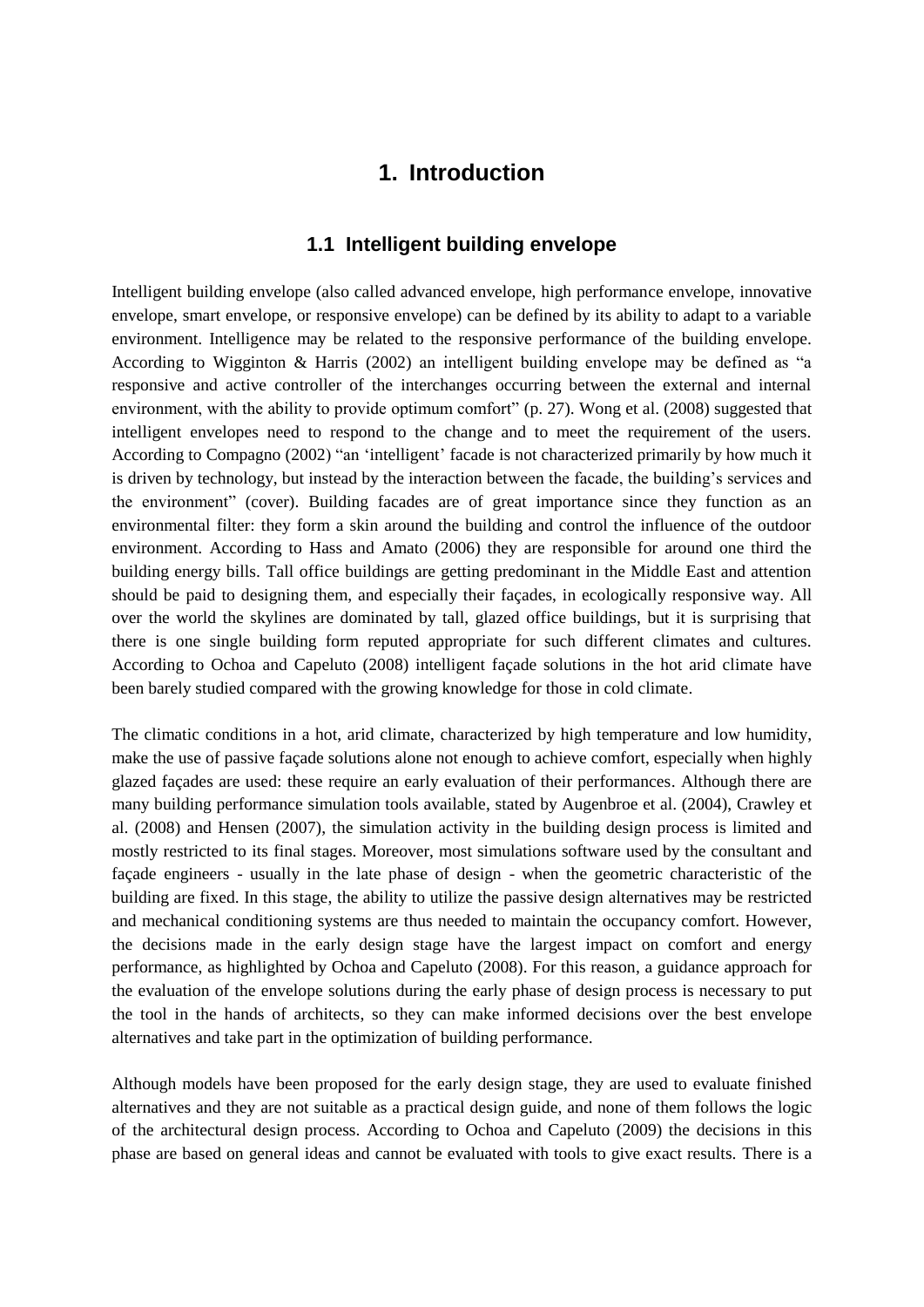very limited guidance for architects to be able to understand and integrate the simulation performance in the early design stage.

#### **1.2 Hot, arid climate**

The study analyzed the outdoor condition in hot arid climate, to understand the problems of overheating and discomfort due to high temperature and solar radiation. In arid climates, the main problems the dry air with a large diurnal temperature variation, the low relative humidity and precipitation, and the high solar radiation: this leads to a very high risk of overheating. Analysis of the outdoor air temperature for five cities in the middle east region (Basra in Iraq, Kuwait city in Kuwait, Dubai in UAE, Doha in Qatar, and Riyadh in Saudi Arabia), shows extremely high temperatures, especially in summer time, when the average high temperature arrive at around 32- 40°C. In addition, the difference between the average low and average high temperature is relatively high and it can range between  $10\text{-}23\text{°C}$  as in figure (1). The analysis of the outdoor solar radiation for the five cities mentioned above shows the high solar radiation (monthly average) on the horizontal and vertical planes. The low relative humidity average for the major part of the year ranges between 20-50% measured at 3 PM for Riyadh city. For such arid climate, special consideration should be taken in the design phase to avoid the discomfort due to high temperature and arid context.



*Figure 1: air temperature, solar radiation on south vertical plan and relative humidity for Riyadh, Saudi Arabia*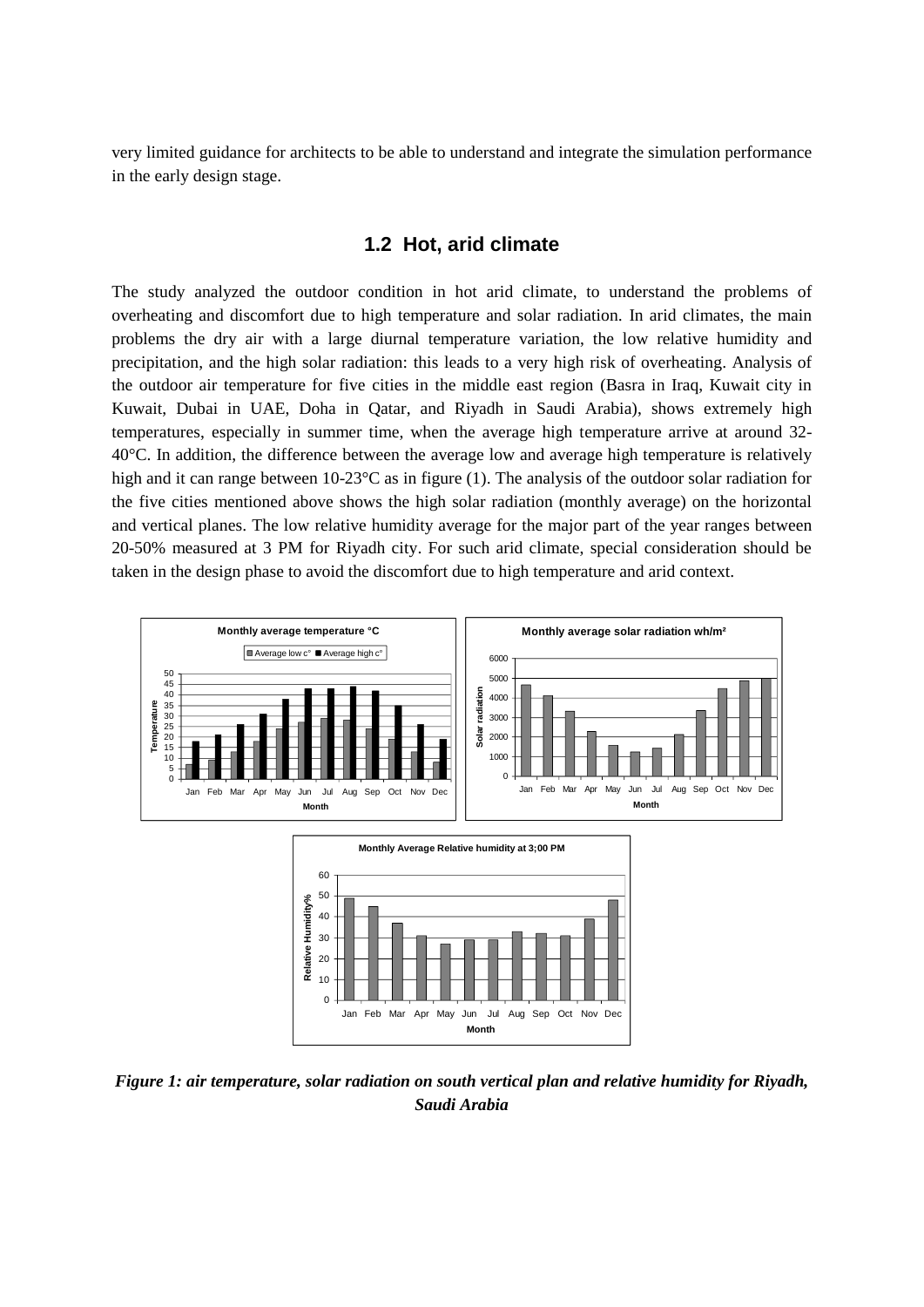It can be concluded that in April, May, June, October and November, shading, ventilation, thermal mass, and night ventilation can be effective tools in restoring comfort, while in July, August and September, the temperature is so high that conventional air conditioning is also needed for comfort. In December, January and February, solar radiation could be exploited for passive heating.

## **2. Methodology**

The approach methodology consists of three phases, as illustrated in figure (2).

• Pre-processing

Defining the problem, design questions, the performance parameters, and the data needed in the early design stage. In this phase case studies were analysed to determine the appropriate technologies and design alternatives to be evaluated.

• Design decision analysis

Describing the scope of the performance simulation and validate the results through simulation tasks to obtain a numerical validation for the performance of different design alternatives. In this stage the simulation tools should be decided in order to achieve the desired requirements. The choice should be based on questions like: Can the tool analyse the problem? How easy is it to use? How easy is it to understand the results? Can CAD and other tools help? What data will be needed and are they available? How accurate are the results? What skills are needed in the early design team? How to validate the results?.

• Select the feasible design alternatives

The question here is how decision makers could select the best design alternative for a particular performance problem, since the objective of design decision-making is to determine the optimum values that define the best design alternative. Most of the time, it is not easy to pick a single design alternative as the best one, since design alternatives competes with each other across multiple design objectives.

Translating the simulation tasks into design criteria in the approach method, the process steps will guide the architects in driving productive information from the simulation activities to generate concepts, make decisions and select optimum solutions. Depending on the performance outcomes, the design can then be modified to achieve the desired performance. Variable parameters include changing the orientation, opaque to transparent ratio, insulation, thermal mass, the use of natural day and night ventilation, shading, light shelves, and the use of renewable solar and wind energy. The optimum solution can be chosen based on informed and exact evaluation decisions like: optimum orientation, windows size, U-value, R-value and wall thickness, thermal mass (heavyweight, mediumweight, and lightweight materials), shading elements, daylight elements, and the performance of renewable features.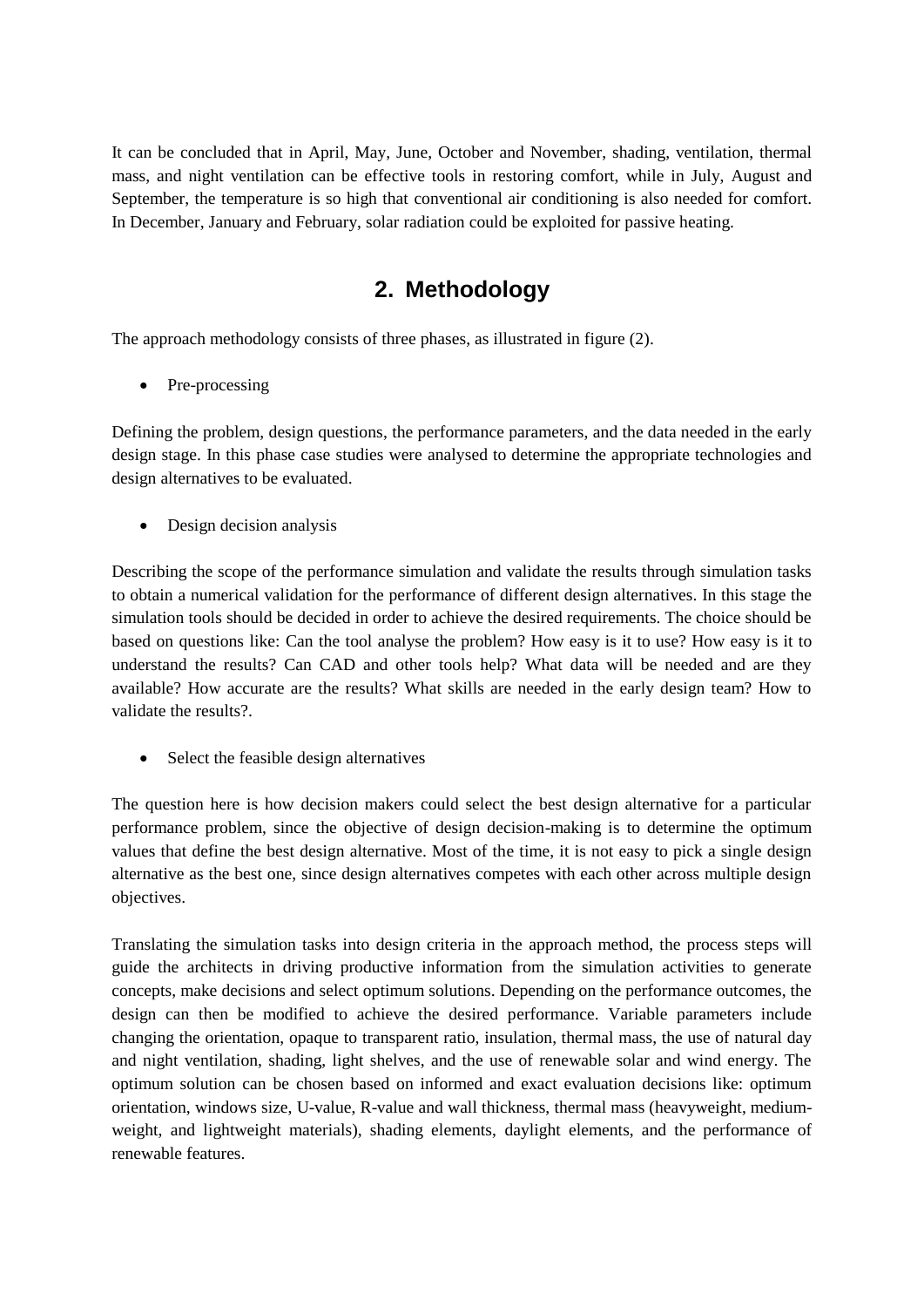

*Figure 2: the approach methodology*

The performance of passive design alternatives and active technologies has to be evaluated. The performance is evaluated to be (+) high performance, (0) medium performance, (-) low performance like in the matrix in table (1). This comparison matrix is built by a pair wise evaluation of each alternative and criterion. A priority ranking will be developed in the end, indicating the best solution of the defined problem.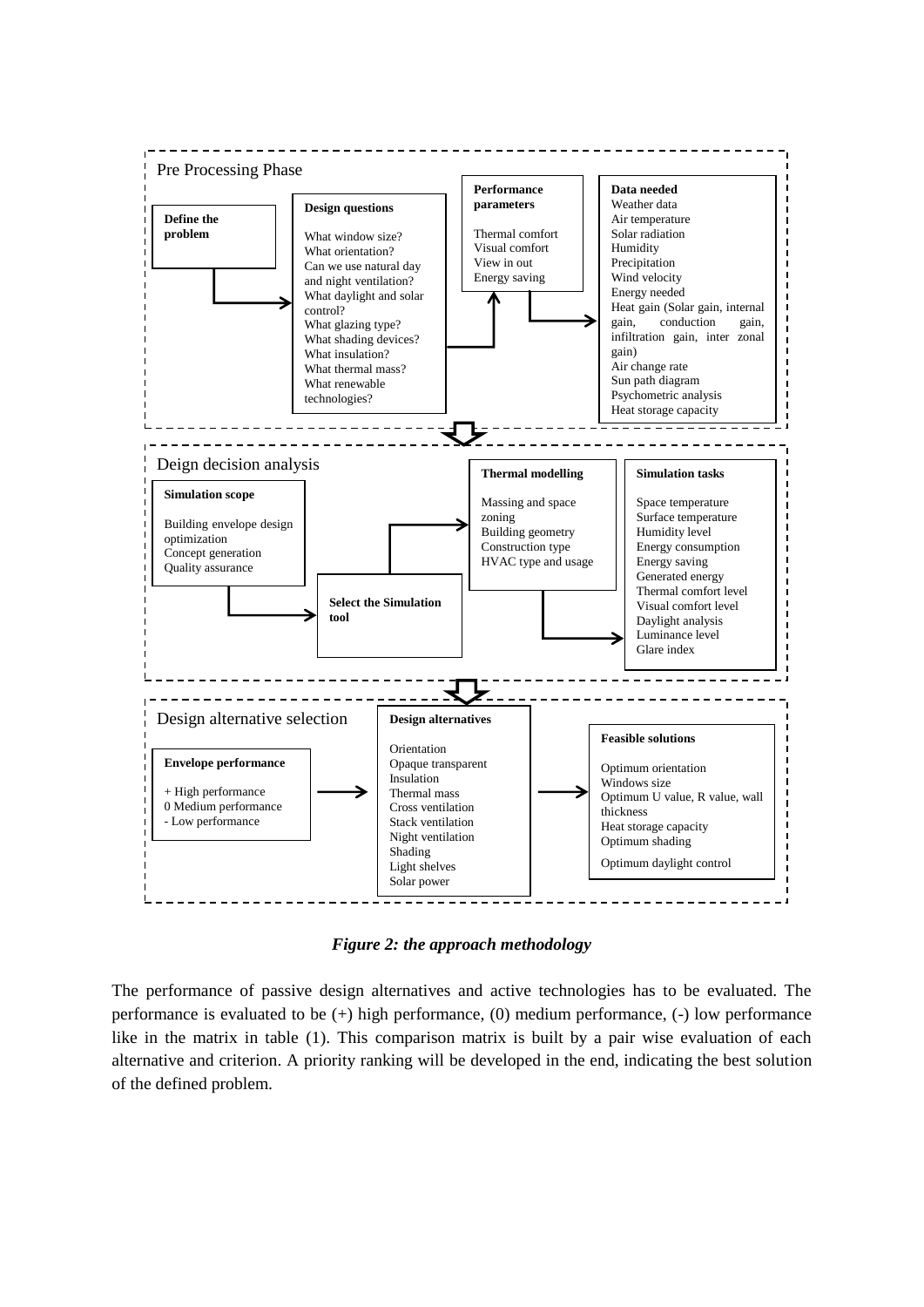|                                                 |                           | Simulation performance parameters |                |             |                   |  |  |
|-------------------------------------------------|---------------------------|-----------------------------------|----------------|-------------|-------------------|--|--|
|                                                 |                           | Thermal comfort                   | Visual comfort | View in out | Energy efficiency |  |  |
| $\mathfrak{g}$<br>desi,<br>Intelligent<br>adope | Passive design strategies |                                   |                |             |                   |  |  |
|                                                 | Façade technologies       |                                   |                |             |                   |  |  |
|                                                 | Renewable                 |                                   |                |             |                   |  |  |
|                                                 | Integrated solutions      |                                   |                |             |                   |  |  |

*Table 1: simulation performance parameters and alternative envelope design solutions*

## **3. Results and discussion**

The results represent the first outcome of an on-going research aimed at finding guidance for the integration of building performance simulation in the early design stage of office buildings in hot, arid climate. The integration of simulation performance with envelope design will help the architect to make informed decisions in the early design stage and select the appropriate technologies and design alternatives. This paper presents the effects on building performance, while the simulation results are presented elsewhere at this conference.

### **3.1 Windows wall ratio and orientation**

The use of large window areas can provide good daylight and a good view to the outside, but it may also increase the heat gain and the energy consumption for buildings with air-conditioning. Therefore, the windows play an important task by providing the buildings with daylight, view, ventilation, and moderate the heat gain / loss. The simulations were run for the different orientations and the following glazing ratios: 30%, 50%, 70% and 90%. The orientations considered are: south, north, east, west, 30º from N to E, 30 º from S to W, 60 º from N to E, 60 º from S to W, 30 º from N to W, 30 º from S to E, 60 º from N to W, 60 º from S to E. Table (2) shows the results translation into performance evaluation in terms of thermal, visual comfort and energy efficiency to be high, medium or low performance.

The results confirmed the traditional approach to reduce heat gain by reducing or increasing the total glazing area for different orientations. Large glazing areas are possible at north as the direct solar radiation passing through is limited. However the entry of diffuse light must be taken into account. Solar screening or solar control glazing can be provided in order to achieve a comfortable room climate in buildings with large window areas. The south façade receives its light at a steep angle, so the intensity of solar radiation on the façade is smaller, and efficient shade can be provided with little detrimental effect on daylight entry or view out. In summer, a large amount of solar radiation enters the east and west façades at a shallow angle, making it more difficult to design the solar screening to be efficient and let enough daylight into the room. Special screening technologies and glass are needed beside a windows / wall ratio consideration.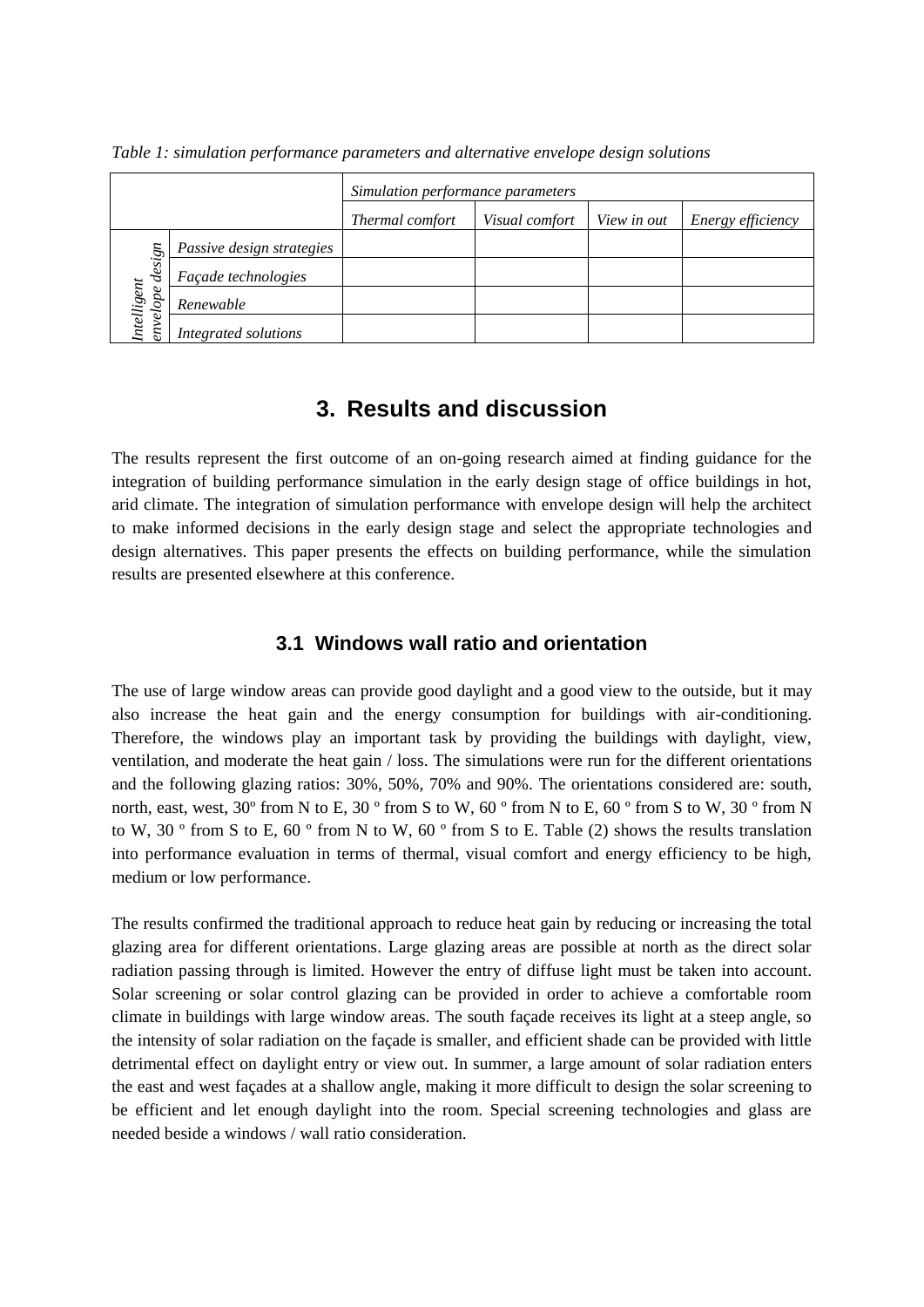| Orientation and Opaque<br>transparent ratio |             | Energy<br>efficiency | <b>Thermal</b><br>comfort | Visual comfort<br>$-daylight$ | View in-out |
|---------------------------------------------|-------------|----------------------|---------------------------|-------------------------------|-------------|
|                                             | 30% glazing | $^{+}$               | $^{+}$                    |                               | $\theta$    |
|                                             | 50% glazing | 0                    | 0                         | $^{+}$                        | $^{+}$      |
| South                                       | 70% glazing |                      | 0                         | $+$                           | $+$         |
|                                             | 90% glazing |                      |                           | $+$                           | $+$         |
|                                             | 30% glazing | $^{+}$               |                           |                               | $\theta$    |
|                                             | 50% glazing | $^{+}$               | $^+$                      | $^{+}$                        | $+$         |
| <b>North</b>                                | 70% glazing | $^{+}$               | $^{+}$                    | $^{+}$                        | $^{+}$      |
|                                             | 90% glazing | 0                    | $\theta$                  | $^{+}$                        | $^{+}$      |
|                                             | 30% glazing | $^{+}$               | $^{+}$                    | $\theta$                      | 0           |
|                                             | 50% glazing | $\theta$             | 0                         |                               | $+$         |
| East                                        | 70% glazing |                      |                           | $\theta$                      | $\theta$    |
|                                             | 90% glazing |                      |                           | $\theta$                      | $\theta$    |
|                                             | 30% glazing | $^{+}$               | $^{+}$                    | $\theta$                      | $\theta$    |
|                                             | 50% glazing | $\theta$             | $\theta$                  |                               | $+$         |
| West                                        | 70% glazing |                      |                           | $\theta$                      | $\theta$    |
|                                             | 90% glazing |                      |                           | 0                             | $\theta$    |

*Table 2: Performance of glazing percent and orientation, (+) High performance, (0) Medium performance, and (-) Low performance*

### **3.2 Natural day and night ventilation**

Natural ventilation is one of the most important cooling techniques. In the majority of old buildings, infiltration levels were high enough to provide a considerable amount of outdoor air. In contemporary architecture and energy efficient buildings, designers have reduced air infiltration to the minimum to reduce its impact on the cooling and heating loads. Large glazed office buildings, which do not allow opening the windows, have a limited possibility to use natural ventilation to supply the indoor spaces with fresh air, which can reduce the cooling loads and enhance thermal comfort. On the other hand, studies of sick building syndrome (Gratia & Herde, 2007) indicate that perception of greater control over ventilation, lighting and temperature is associated with decreased prevalence of symptoms. Becker & Paciuk (2002) investigated the effects of cooling strategies and building features on energy performance of office buildings and found that, for buildings with large internal loads, intensive night pre-cooling is the most effective strategy for smoothing required power loads.

In hot, arid climates, where the cooling load is dominant, using natural ventilation is sensible only if ambient temperature is lower than the indoor temperature (Kubota et al., 2009). In office buildings, the rise in temperature will affect not only the air in the rooms: after some delay, the temperature of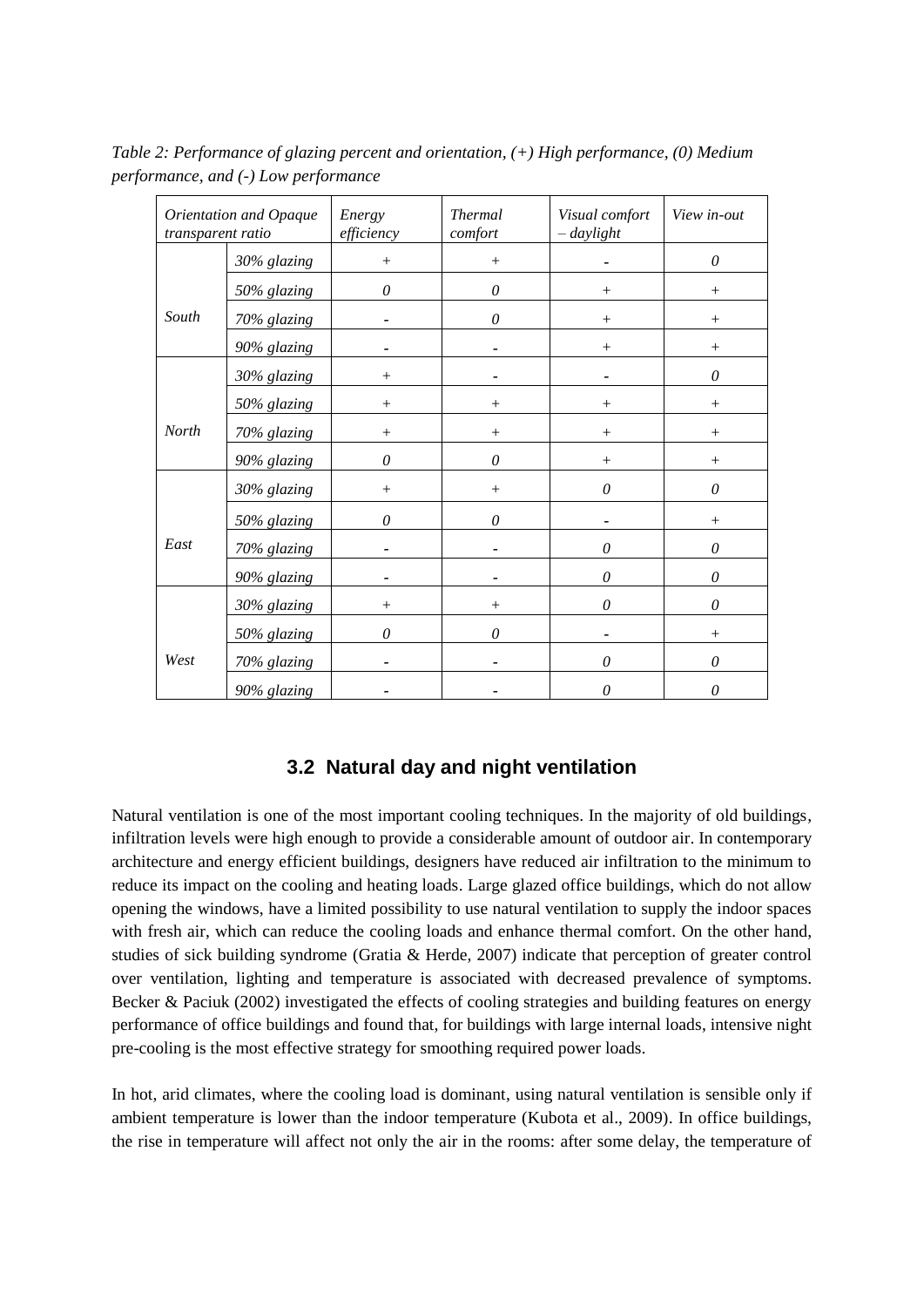the furnishings, ceiling, walls, etc. will also rise. After working hours, large quantities of this stored daytime heat will still be present in the room and objects within it. In such a situation, relief can be obtained only through night ventilation with cooler air, allowing a natural heat purge of the unoccupied building through a controlled opening of windows or flaps.



*Figure 3: natural day and night ventilation strategy and its effect on cooling load*

The simulation results for the use of daytime natural ventilation show positive effects on the cooling load only for a few months (January, February and December). Figure (3) left shows the cooling loads in Dubai, UAE when using mechanical and natural all-day ventilation. The simulation for the use of night ventilation for 3 hours in the early morning (2:00 AM to 5:00 AM) shows the great reduction in cooling loads around the year as in figure (3) right for Dubai, UAE. The simulation was done using TRNSYS software. In the first phase only mechanical ventilation was used and then night ventilation was applied for 3 hours in the early morning.

### **3.3 Glazing selection**

In hot, arid climate, solar heat gain can contribute to the overheating of the building, and it can cause thermal discomfort or unnecessary load on refrigeration and air conditioning. Solar control glass usually either body tinted (absorbing) or coated (reflective) is often used to reduce unwanted solar gain. Glass performance for solar control can be modified adopting variations such as: body tinted, reflective coated, combination of body tinted and reflective coatings, and single and double glazed units. This high performance glazing admits as much daylight as possible, while preventing transmission of as much solar heat as possible. Switchable glazing is an attractive approach to solar control and daylight regulation in highly glazed building. At present, switchable reflective glazing is at the early stage of laboratory development.

The analyses where conducted for different locations in hot, arid climate, using simulation software TRNSYS, to evaluate the effects of various glazing types on thermal, visual comfort and energy efficiency as in table (3). The results show the influence of glazing selection on the envelope performance.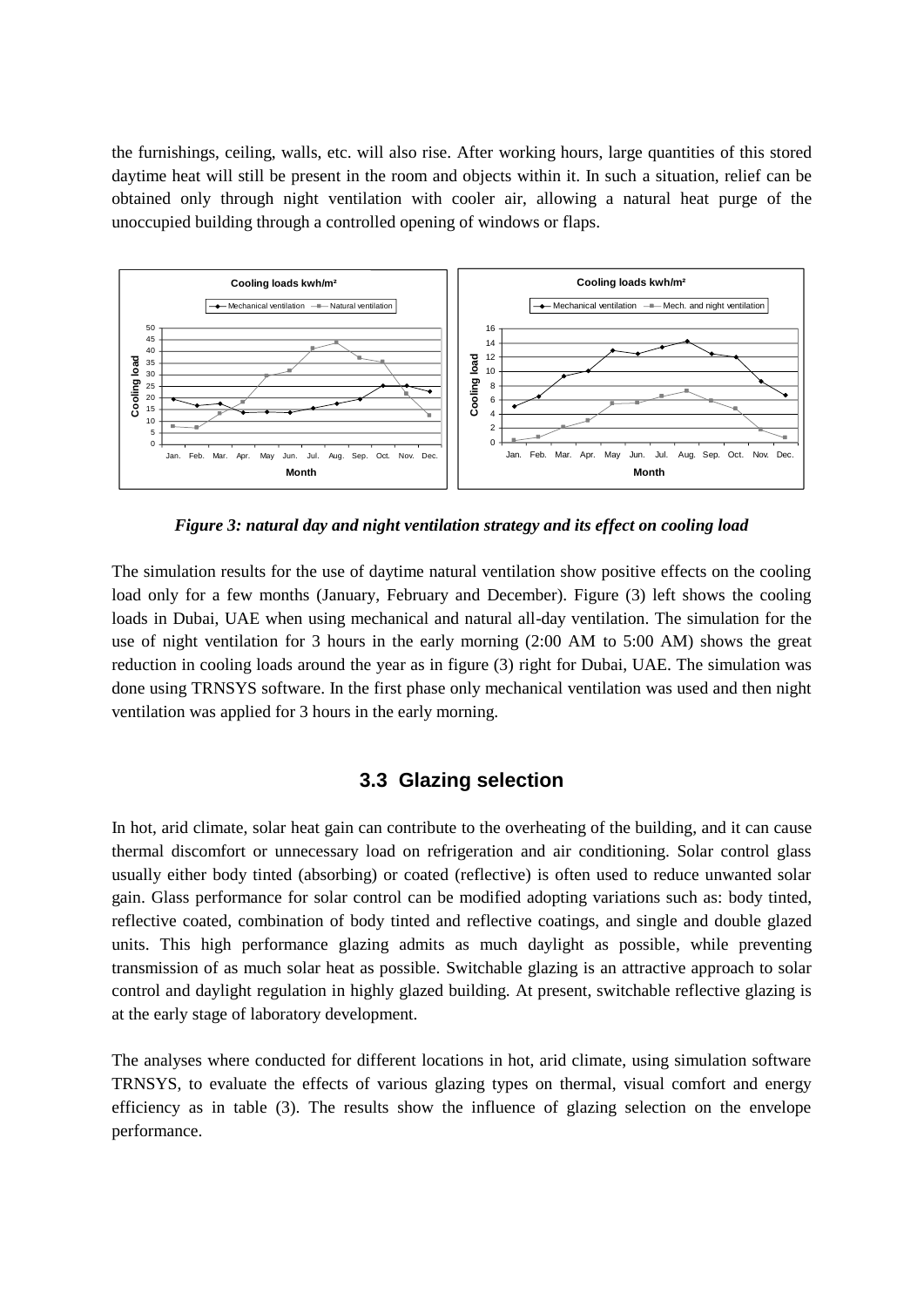| Glazing type          | $U$ value.<br>$W/m^2 K$ | g<br>value | Energy<br>efficiency     | <b>Thermal</b><br>comfort | Visual comfort<br>$-davlight$ | View in-<br>out |
|-----------------------|-------------------------|------------|--------------------------|---------------------------|-------------------------------|-----------------|
| Single glazing        | 5.8                     | 0.855      | $\overline{\phantom{0}}$ |                           | $^{+}$                        | $^{+}$          |
| Double argon filled   | 1.3                     | 0.624      | 0                        | 0                         | $^{+}$                        | $^{+}$          |
| Double glazing        | 1.4                     | 0.589      | 0                        | 0                         | $^{+}$                        | $^{+}$          |
| Double tinted, gray   | 1.3                     | 0.397      | $^{+}$                   | 0                         | $\theta$                      | 0               |
| Double tinted, silver | 1.3                     | 0.298      | $^{+}$                   | $^{+}$                    | 0                             |                 |
| Double tinted, gold   | 1.3                     | 0.212      | $^{+}$                   | $^{+}$                    |                               |                 |
| Reflective glazing    | 2.1                     | 0.27       | $^{+}$                   | $^{+}$                    | 0                             |                 |
| Active glazing        |                         |            | $^+$                     |                           | Ω                             |                 |

*Table 3: Performance of glazing selection, (+) High performance, (0) Medium performance, and (-) Low performance*

### **3.4 Shading**

Solar control is one of the most important measures to avoid indoor overheating and discomfort, especially in hot climates. It prevents direct solar radiation from entering the building when it is not desirable. Shading devices should be selected according to the orientation of the windows. Moreover, in multi-story office buildings the occupancy and equipment's gain are such that heating is rarely required, especially in hot climates. For these reasons, shading is required to completely protect windows all year-round. External shading devices are more effective than internal ones: internal shading devices are not recommended as they trap heat on the interior of the glass so it remains indoor, and they may have a negative effect on natural light conditions. A combination of exterior and interior shading devices is recommended in some cases to avoid glare from direct and indirect solar radiation. The simulations were done for different types of fixed and movable shading, evaluating their effects on the visual, thermal comfort and energy efficiency as indicated in table (4).

#### **3.5 Insulation and thermal mass**

Modern office buildings usually have high internal heat generation due to equipment in use, as well as many large windows. Internal thermal mass provided in floors and exterior walls can absorb and store solar radiation and internally generated heat, and thus keep the air temperature moderate. Moreover, thermal mass reduces heat gain in the structure by delaying the entry of heat into the building and storing heat, whether from the sun or the internal loads of the building.

The simulations were performed, using TRNSYS simulation software, for Riyadh, Saudi Arabia. The results indicate that the impact of the U value of envelope components in office buildings is not significant. It was found that adding wall insulation does not always reduce annual energy consumption and, in some cases, adding thermal insulation directly increases it. This can be justified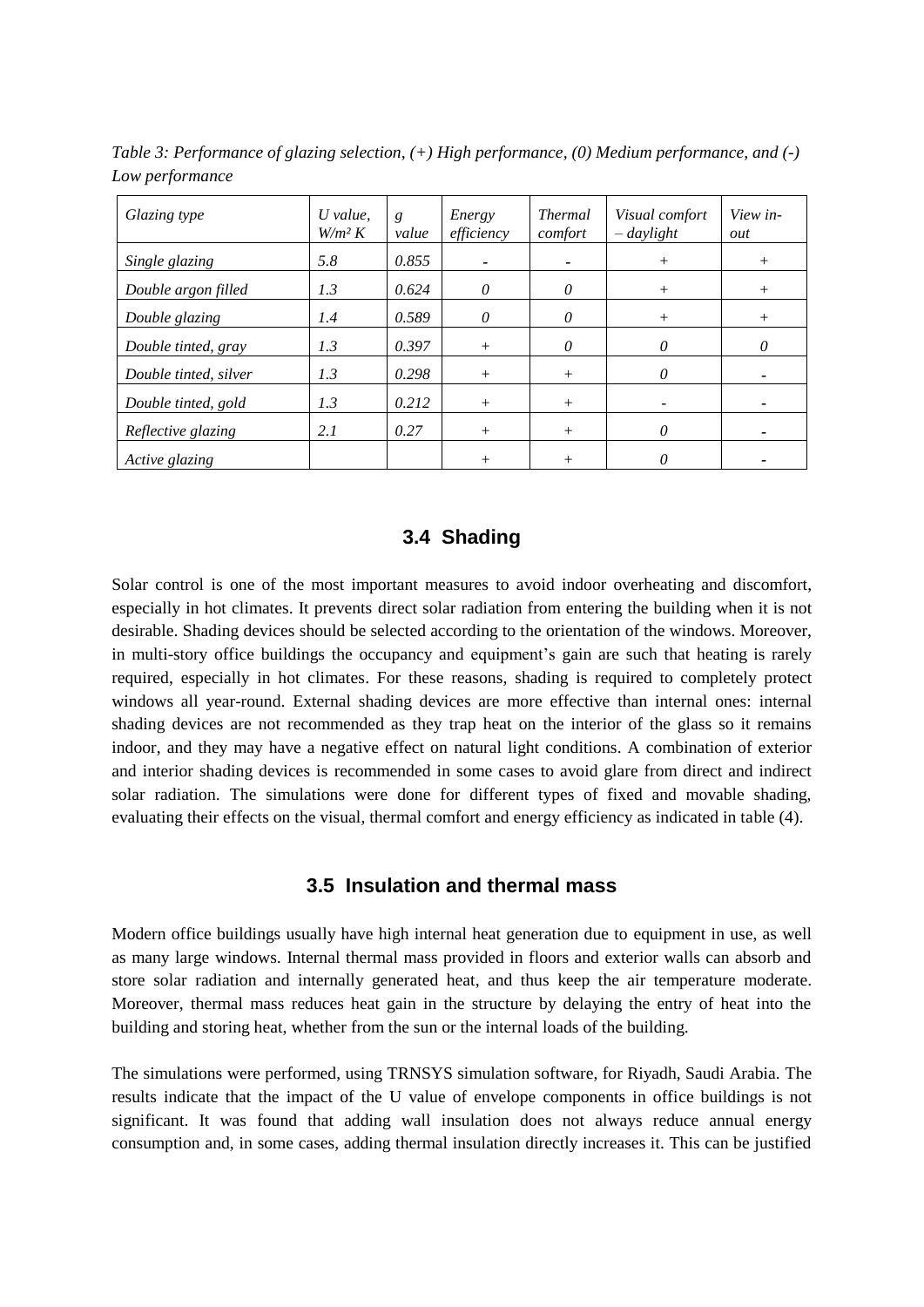by the internal gains from equipment, lighting and occupants. On the other hand, using high thermal mass materials combined with night-time natural ventilation has a positive effect on reducing the cooling loads and discomfort hours.

| Fixed and Operable<br>Shading    | <i>Orientation</i> | Energy<br>efficiency  | <b>Thermal</b><br>comfort | Visual comfort<br>and daylight | View in-out |
|----------------------------------|--------------------|-----------------------|---------------------------|--------------------------------|-------------|
| External projection and          | South              | $^{+}$                |                           | $^{+}$                         | $^{+}$      |
| solar control                    | East               | -                     |                           | 0                              | $+$         |
|                                  | West               |                       |                           | 0                              | $+$         |
| <b>External vertical louvers</b> | South              |                       |                           | $\theta$                       | $+$         |
|                                  | East               | $^{+}$                | $^{+}$                    | 0                              | $\theta$    |
|                                  | West               | $^{+}$                | $^{+}$                    | 0                              | $\theta$    |
| External horizontal              | South              | $^{+}$                | $^{+}$                    | $+$                            | $\theta$    |
| louvers                          | East               |                       |                           | $+$                            | $+$         |
|                                  | West               | $\theta$              | $\mathcal O$              | $^{+}$                         | $+$         |
| Internal systems                 | South              |                       |                           | $\mathcal O$                   |             |
|                                  | North              |                       |                           | $\theta$                       |             |
|                                  | East               | $\theta$              | $\theta$                  | $\theta$                       |             |
|                                  | West               | $\theta$              | $\theta$                  | $\theta$                       |             |
| Eternal projection and           | South              | $^{+}$                | $^{+}$                    | 0                              | $\theta$    |
| internal systems                 | North              |                       | $^{+}$                    | 0                              | $\theta$    |
|                                  | East               | 0                     | 0                         |                                |             |
|                                  | West               | $\boldsymbol{\theta}$ | $\boldsymbol{\theta}$     |                                |             |

*Table 4: Performance of shading selection, (+) High performance, (0) Medium performance, and (-) Low performance*

## **4. Conclusions**

This paper presents the first results of an on-going study which aims at finding design guidance for tall office building envelope in hot arid climates. The evaluation of different technologies and design alternatives for tall office buildings in hot, arid climates offers the opportunity to evaluate the alternative solutions in the early design stage. This guidance is suitable for architects and facades engineers willing to design low-energy, high-comfort buildings in cooling-driven climates.

The first results show the importance of different envelope technologies and design alternatives and their effects on building performance, and the importance of developing the design approach to evaluate the performance of the passive design alternatives and envelope technologies for office building envelope in hot, arid climates during the early design phase. The future work of this on